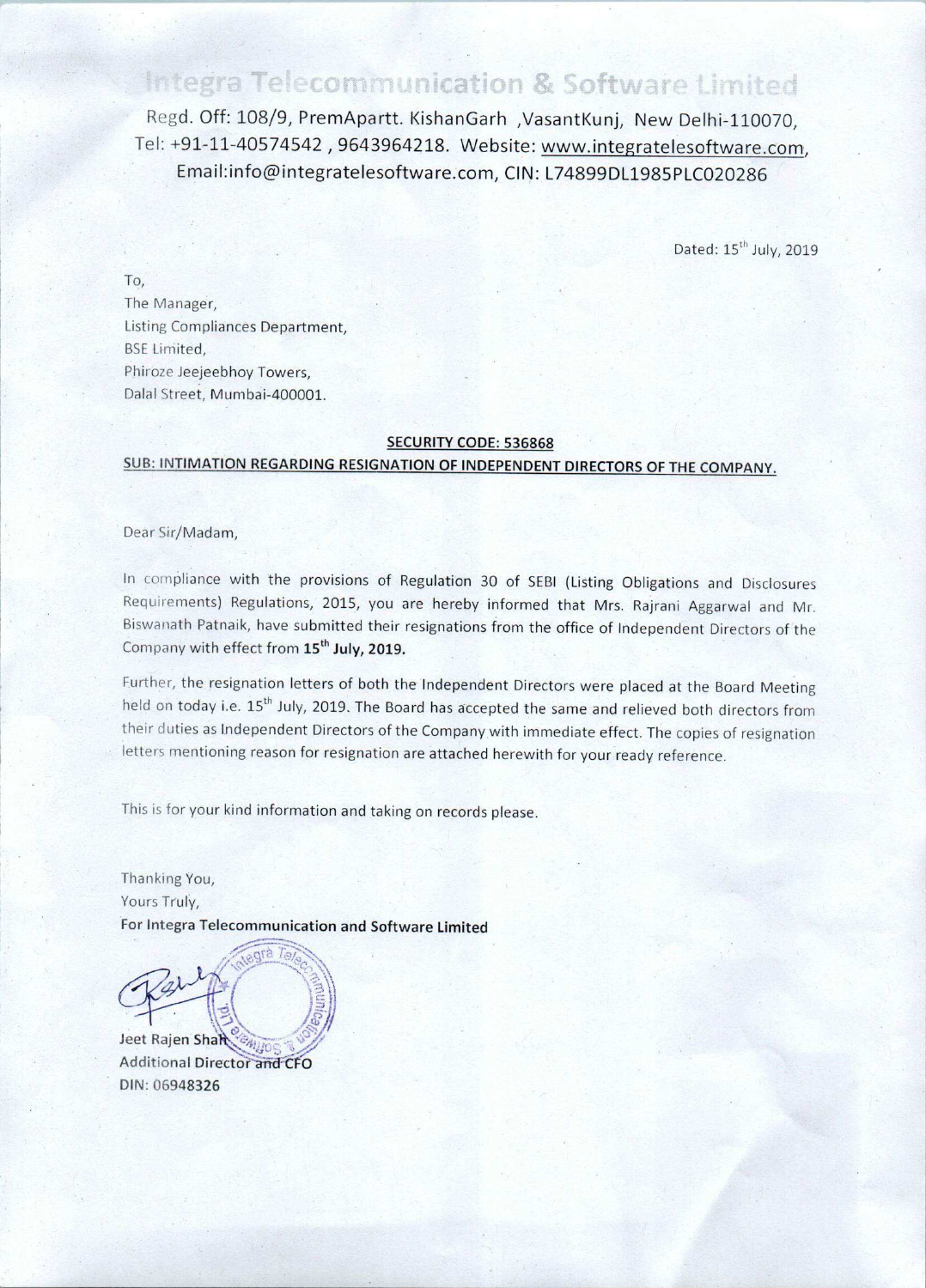#### BY HAND

Date:  $|5|07|2019$ 

To The Board of Directors Integra Telecommunication and Software Limited 108/9, Kishan Garh, Village Vasant Kunj, New Delhi —110070

Sub: Resignation from the post of Director

Dear Sir(s),

Due to pre-occupation, I hereby tender my resignation from the Directorship and also membership of the all Committee of the Board of Directors with immediate effect.

 $\ldots$  .

Kindly acknowledge the receipt and convey acce; fance of my resignation.

Thanking you,

Yours Faithfully,

 $R$ Eiswanath Patnaik

DIN: 05314359 Add: A2/2, Afco LIC Colony, Devidas Lane, Opp Shanti Ashram, Borivali West—400103

Received on 15th July 2019